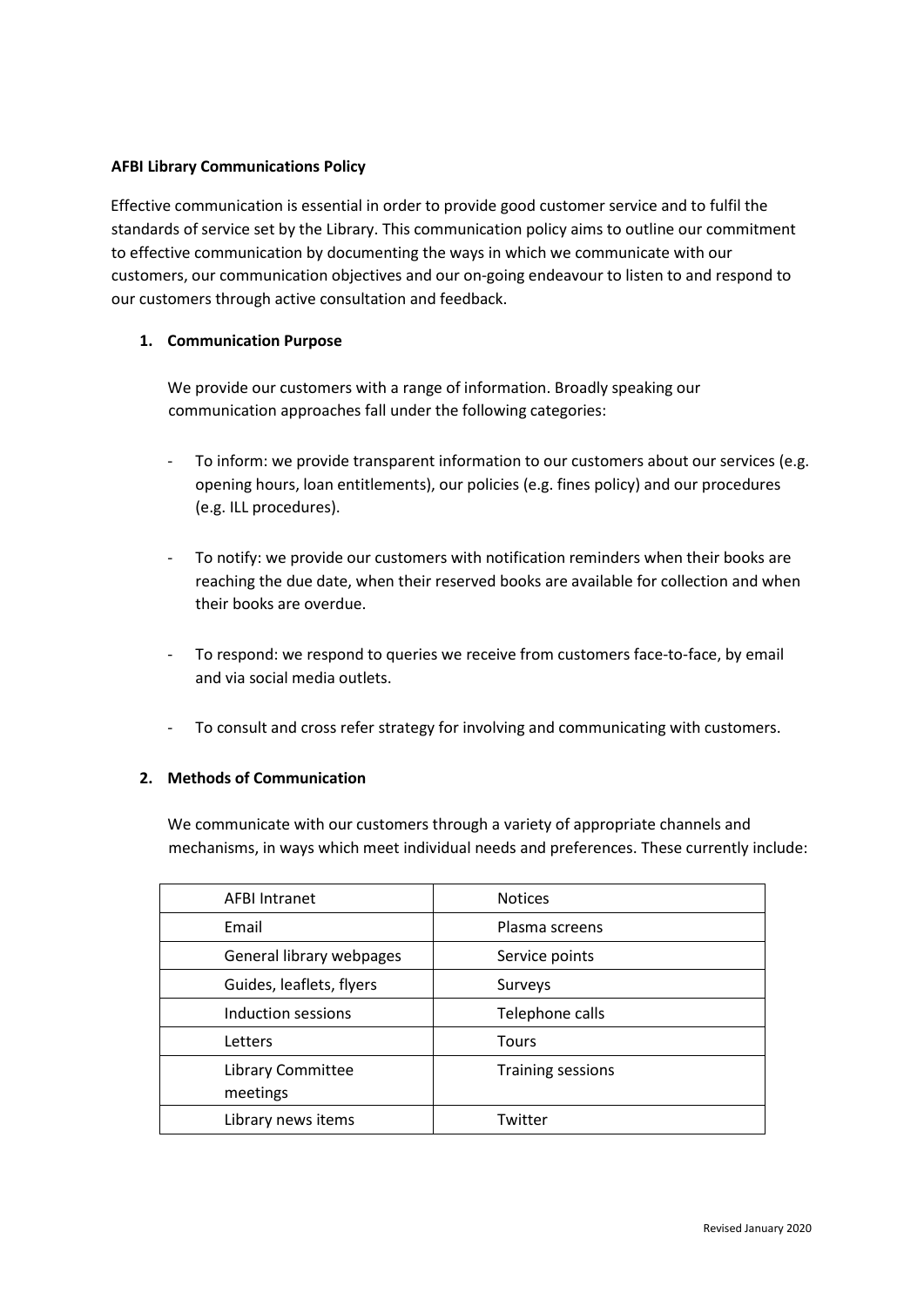These methods will be reviewed regularly and advances in communication technology will be adapted where appropriate.

# **3. Communication Principles**

To ensure effective communication with our customers, we aim to embody the following principles:

‐Our communication will be clear and concise in order to deliver our message succinctly.

‐We aim to use plain English so our communication is easily understandable.

‐We will deliver timely communication that is relevant to the user at their point of need and ensure that agreed standards of service are met.

‐We will reply promptly to all customer queries, ensuring that agreed standards of service are met.

‐We will adopt a flexible communication approach, delivering our messages in a variety of ways that meet customer needs and preferences.

‐We endeavour to standardise our communication where possible in order to ensure customer clarity by creating templates for letters and emails.

## **4. Internal Communication**

To deliver effective communication to our customers, we must ensure that our internal communication is effective. We will do this by:

‐setting an Out of Office email to alert colleagues to our absence from work.

‐recording an appropriate voicemail to allow colleagues to leave a message and also to redirect colleagues to an alternative colleague/department if we are unavailable.

‐encouraging staff to offer feedback on our communication methods and information provision.

# **5. Policy Evaluation**

Our Communication Policy will be kept up to date with an annual review.

We will also review strategic documents that may impact on our Communication Policy on an annual basis, for example our Twitter Strategy (Appendix 1).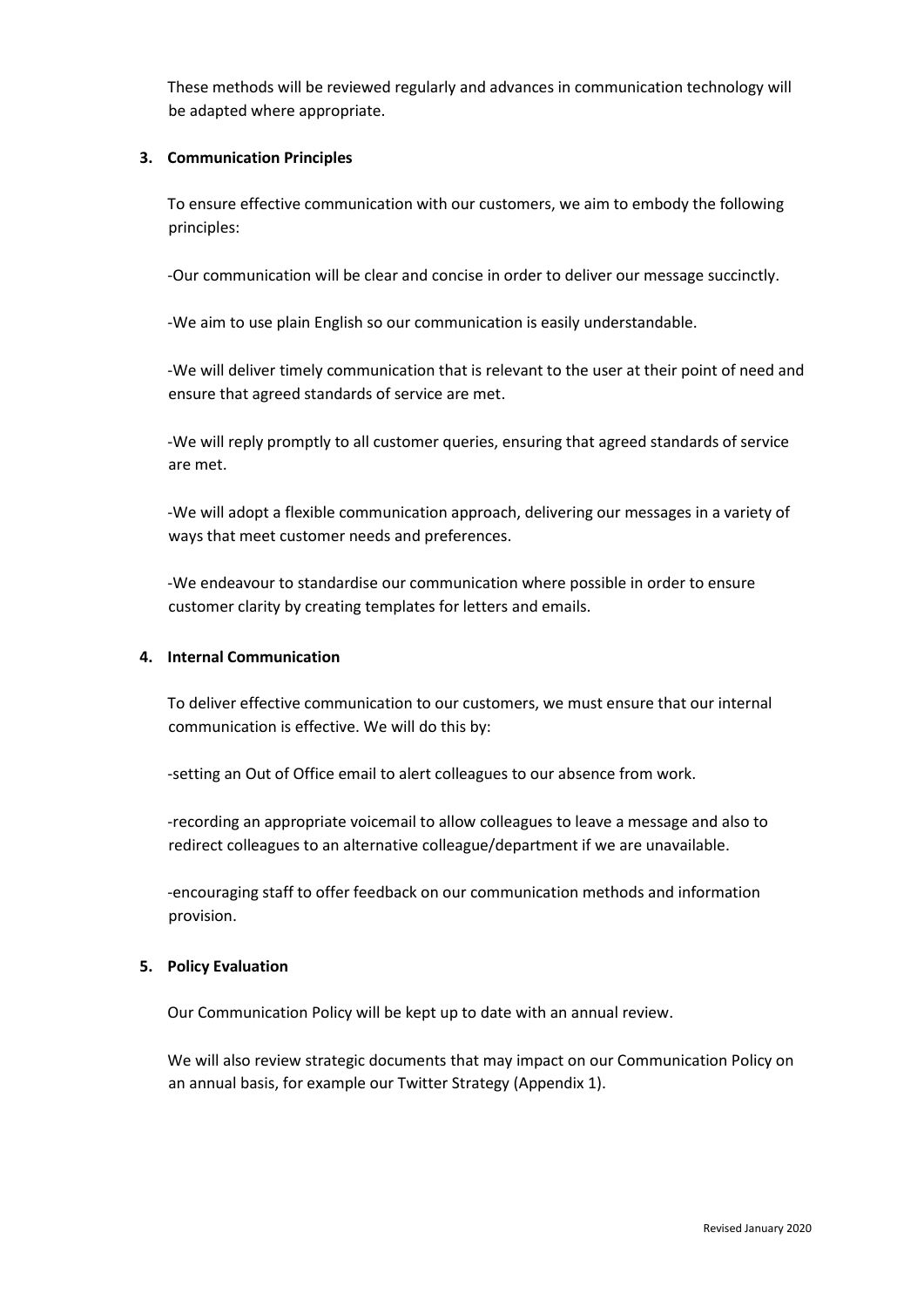#### **6. Evaluating our Communication**

In order to ensure the effectiveness of our communication, we will regularly evaluate our communication approach by:

‐seeking regular customer feedback (both formal and informal) on our communication and information provision.

‐listening to and responding to user suggestions regarding our communication and information provision.

‐making changes to our communication methods or principles where necessary.

‐reviewing and updating our Communication Policy accordingly.

‐regularly reviewing and updating all information content to ensure accuracy and currency.

‐gather and analyse statistics regarding the usage of our communication channels where possible. We will use these statistics to inform our policy and decision making regarding communication and information provision in the Library (table 1 summarises the channels and media we currently use to communicate with our users and, where possible, how we can gather evidence of use)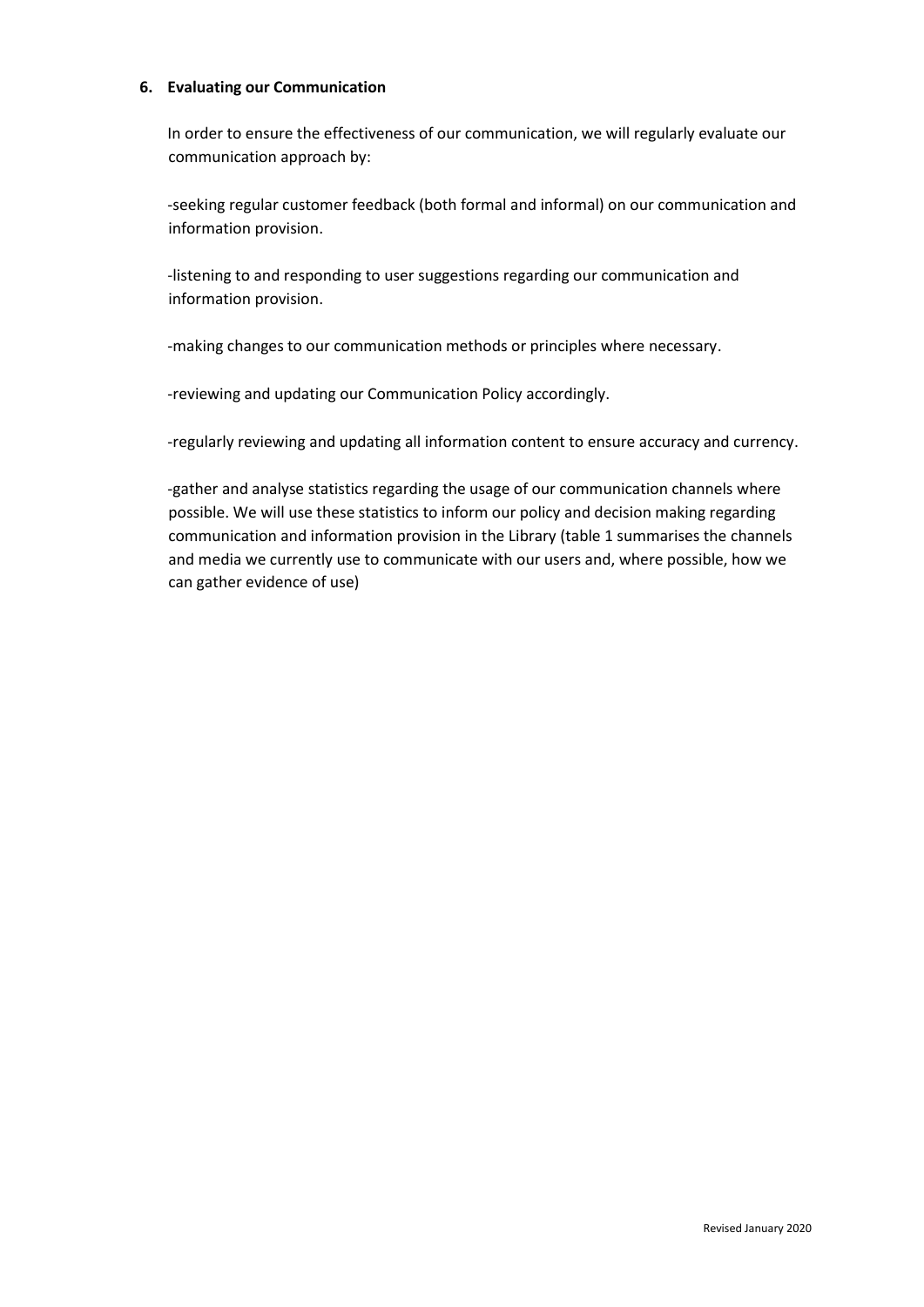**Table 1.** 

| <b>Medium</b>                    | Channel         | One to one   | One to<br>many | One- or<br>two<br>way | <b>How</b><br>measured? | <b>Mainly used for</b>                                  |
|----------------------------------|-----------------|--------------|----------------|-----------------------|-------------------------|---------------------------------------------------------|
| AFBI Intranet                    | web             |              | ✓              | one                   | system                  | news about resources and<br>events                      |
| Email                            | electronic      | $\checkmark$ |                | two                   | manually                | reliably reaching<br>individuals or groups              |
| General<br>Library<br>webpages   | web             |              |                | two                   | system                  | Library services and<br>contact details                 |
| Guides,<br>leaflets,<br>flyers   | print           |              |                | one                   | manually                | subject, database and<br>services information           |
| Induction<br>sessions            | In person       |              |                | two                   | manually                | providing orientation and<br>help and advice.           |
| Letters                          | print           | $\checkmark$ |                | two                   | manually                | personal communication                                  |
| Library<br>committee<br>meetings | in person       |              |                | two                   | n/a                     | presenting Library<br>updates and eliciting<br>feedback |
| Library news<br>items            | web             |              | ✓              | two                   | system                  | news about resources and<br>events                      |
| <b>Notices</b>                   | print           |              | ✓              | one                   | n/a                     | current information                                     |
| Plasma<br>screens                | electronic      |              |                | one                   | n/a                     | news about resources and<br>events                      |
| Service<br>points                | in person       |              |                | two                   | manually                | providing help and advice                               |
| Surveys                          | electronic      |              | $\checkmark$   | two                   | system                  | eliciting feedback                                      |
| Telephone<br>calls               | in person       |              |                | two                   | manually                | providing help and advice                               |
| <b>Tours</b>                     | in person       |              | $\checkmark$   | two                   | manually                | providing orientation                                   |
| <b>Training</b><br>sessions      | in person       |              |                | two                   | manually                | giving instruction                                      |
| Twitter                          | Social<br>media | ✓            | $\checkmark$   | two                   | system                  | brief updates, urgent<br>messages                       |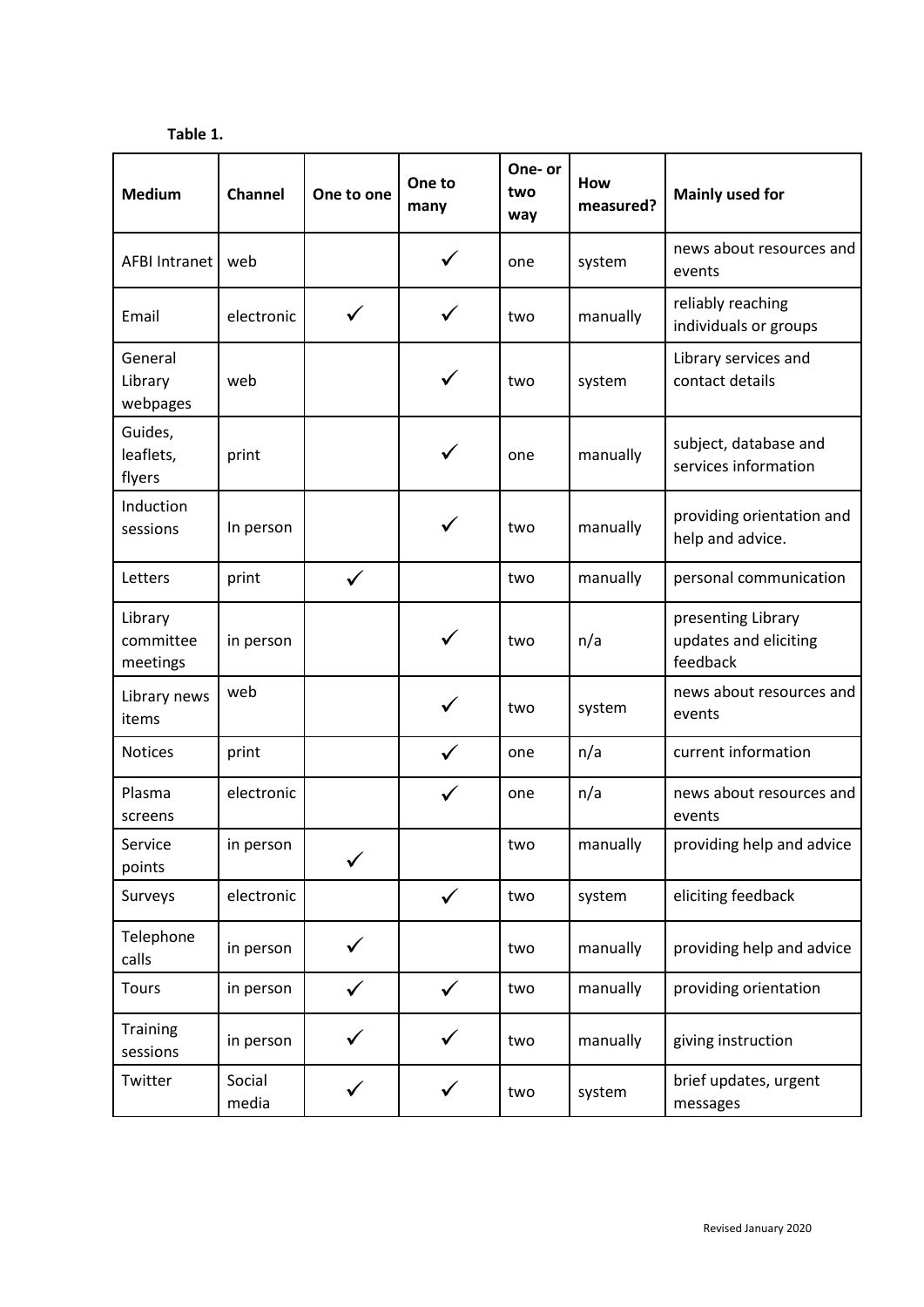# **Appendix 1.**

# **AFBI LIBRARY TWITTER STRATEGY**

## **Introduction**

The purpose of this document to record how AFBI Library utilises Twitter to promote its services and resources to customers.

In February 2017, AFBI Library began to utilise Twitter as a social media platform via the following account: https://twitter.com/AFBILibrary. The main reason for adopting social media (via Twitter) as a communication tool was to:

- Inform customers about news and developments
- Promote services and resources
- Assist customers in using the Library
- Gather feedback about library services
- Engage with customers, particularly within the AFBI community.

Social media is particularly effective for these purposes because AFBI itself has a strong Twitter presence (@AFBI\_NI) and many AFBI staff already have Twitter accounts. In addition, by developing a Twitter presence, AFBI Library staff are empowered to develop social media skills, follow emerging trends in library and information management and to enhance creative skills via online graphics packages such as Canva.

#### **Metrics**

The main metrics that twitter collates include total followers (the number of people that follow the Library's account), tweet impressions, profile visits and mentions. These metrics are the key way for AFBI Library to measure the effectiveness of tweets and their content.

# **Communication Style**

In accordance with Queens' University best practice and to align its social media approach with other QUB Libraries, the group has adopted a persona to ensure that they communicate in a consistent manner, thus building up trust with customers and establishing a solid personality for the library.

In order to do this, the group have created a persona passport (appendix 1) that guides all activity and provides a consistent approach to social media communication. Following a discussion, the persona reflects the attributes with which the AFBI Library wishes to communicate our objectives and personifies the desired communication style for the group to draw on.

The persona chosen (Alice Roberts) acts as a reference point that all members of staff can readily connect with. When creating content or managing conversations the question that the social media group will always ask themselves will be what would our persona do/ say?

The communication style adopted by staff when they post messages varies according to the service and the subject.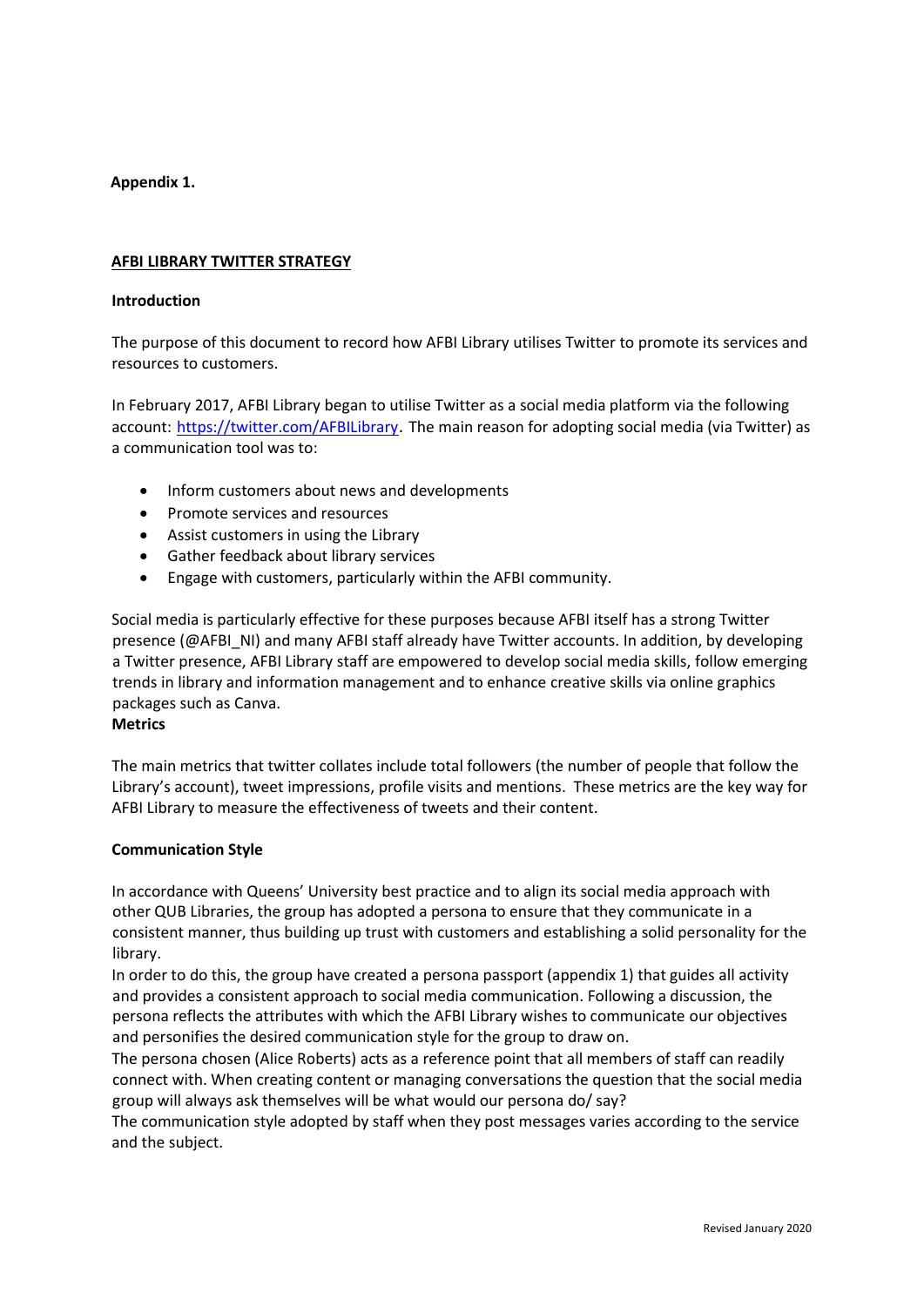# **Content Topics**

The group has undertaken a collaborative mind-mapping exercise to inspire and support content creation. The resulting mind maps identify topics that match our persona and can help us achieve our objectives. When creating content the group consult the mind maps for suitable topics. Please refer to appendix 2 for the mind maps. Group development of the mind maps is ongoing so that more topics may be added and there is group consensus on suitable content.

# **Integration**

A number of steps have been taken to integrate social media with the Library's other forms of communication:

- Use of mind maps to integrate content with our services
- Tweets from AFBI Library's Twitter account link directly to AFBI Library's LibAnswers pages
- Induction documentation for new library users includes details about the AFBI Library's Twitter account.
- Tweets from the AFBI Library account can direct users quickly and seamlessly to surveys via questback
- Social media buttons in the AFBI Library EDS enable patrons to share information about the Library's books, journals and other content.

# **Management**

All members of the AFBI Library team post on Twitter. The responsibility for managing the twitter account is shared between the Newforge and Stormont Libraries on a weekly, rotating basis.

- In order to post at peak times, automated tweets, using TweetDeck [\(https://tweetdeck.twitter.com/\)](https://tweetdeck.twitter.com/) are deployed on a regular basis.
- Members of the group manage the service during weekdays from 9.00am until 5.00pm.
- Any queries about posting or responding to comments are discussed informally via the group.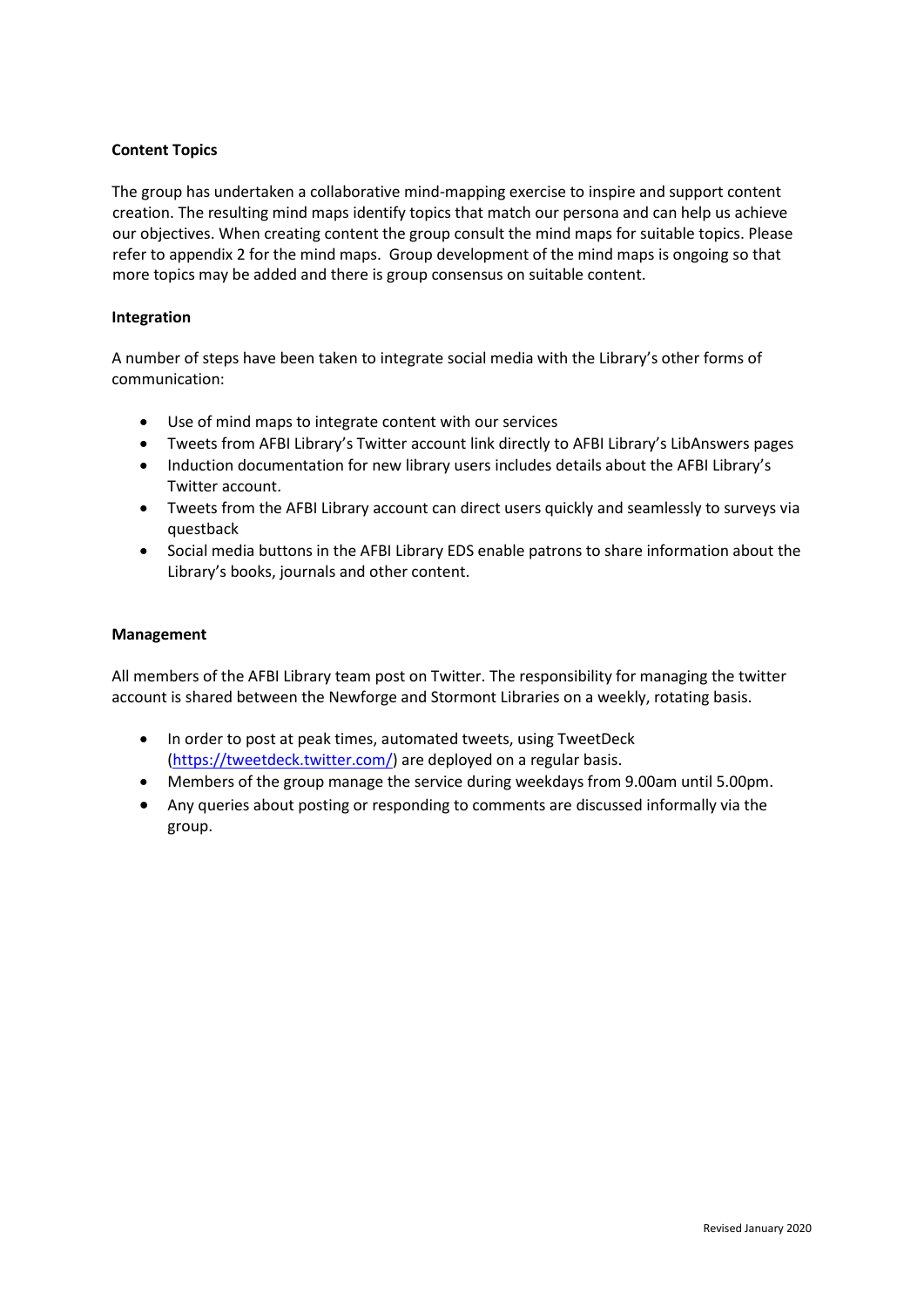# **Persona Passport**

Client: Queen's University Belfast Job: Social Persona Date: 25-02-15 Writer: SBC

No one likes talking to someone they don't trust.

If the person speaking to you is continually changing their persona, you are going to avoid joining the conversation due to a lack of rapport and the fear of where the conversation may go.

The same is true with social media.

So, as multiple users could potentially be managing your platforms, it is important to establish a solid personality. The best way to do this is to create a persona document that guides all activity. This will be modelled on our objectives and a well-known celebrity. The persona will never be spoken of, but simply acts as a reference point that all users can readily connect with. When creating content or managing conversations the question that the Social Media Managers will always ask themselves will be:

# *"What would (Alice Roberts) do/say."*

In order to locate the right tone of voice, it is important to first consider your brand.

• What does it stand for? *Knowledge, information, support, approachability, advice, education,* 

*professionalism*.

- What does it offer? *Reliable, trustworthy information. Excellent customer service. Responsiveness. Enthusiastic. Intuitive. Engaged*.
- What do you want to achieve? *Excellent customer service. Enable AFBI to achieve their outcomes. Ensuring visibility of the library. Demonstrating value to all areas of AFBI in a digital age. Connecting users to high quality, evidence based information.*
- Who do you want to interact with? *Primarily AFBI users. Wider academic and scientific community. AFBI's stakeholders. Other libraries. Academic publishing. Research/impact organisations.*

# **Social Media Passport**

| Gender:           | Female                                  |
|-------------------|-----------------------------------------|
| Age:              | 43                                      |
| <b>Education:</b> | PhD in palaeopathology<br><b>MB BCh</b> |

**Career:** After graduating in 1997, Roberts worked in clinical medicine as a junior medical practitioner with the [National Health Service](https://en.wikipedia.org/wiki/National_Health_Service) in [South Wales](https://en.wikipedia.org/wiki/South_Wales) for 18 months. In 1998 she left clinical medicine and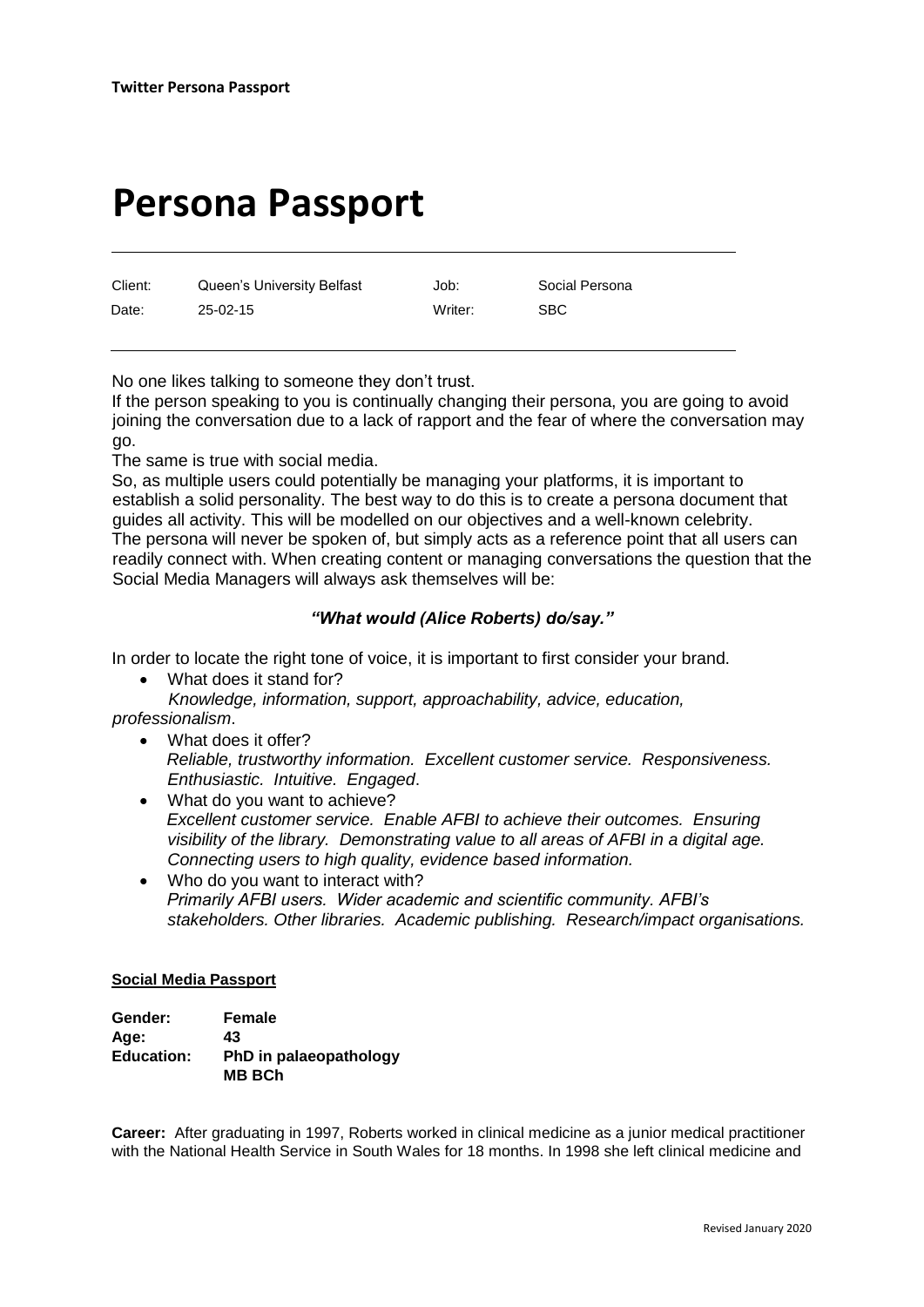worked as an anatomy demonstrator in the Anatomy Department at the [University of Bristol,](https://en.wikipedia.org/wiki/University_of_Bristol) becoming a lecturer there in 1999.

She spent seven years working part-time on her PhD in [paleopathology,](https://en.wikipedia.org/wiki/Paleopathology) the study of disease in ancient human remains, receiving the degree in 2008. She worked as Senior Teaching Fellow at the University of Bristol Centre for Comparative and Clinical Anatomy, where her main roles were teaching clinical [anatomy,](https://en.wikipedia.org/wiki/Anatomy) [embryology,](https://en.wikipedia.org/wiki/Embryology) and [physical anthropology,](https://en.wikipedia.org/wiki/Physical_anthropology) as well as researching [osteoarchaeology](https://en.wikipedia.org/wiki/Bioarchaeology) and paleopathology. She stated in 2009 that she was working towards becoming a professor of anatomy.

In 2009 she co-presented modules for the "Beating Bipolar" programme, the first internet-based education treatment for patients with [bipolar depression,](https://en.wikipedia.org/wiki/Bipolar_depression) trialled by [Cardiff University](https://en.wikipedia.org/wiki/Cardiff_University) researchers.

From August 2009 until January 2012, she was a Visiting Fellow in both the Department of Archaeology and Anthropology and the Department of Anatomy of the [University of Bristol.](https://en.wikipedia.org/wiki/University_of_Bristol)

In February 2012, Roberts took up a new post as the [University of Birmingham's](https://en.wikipedia.org/wiki/University_of_Birmingham) first Professor of Public Engagement in Science.

She is currently the Director of Anatomy for Bristol's Severn Deanery Postgraduate School of Surgery, and is also an Honorary Fellow of [Hull York Medical School](https://en.wikipedia.org/wiki/Hull_York_Medical_School)

Presenter on various science documentary programmes,

**Home Life:** Roberts lives near Bristol with her husband, daughter, and son.

**Personality:** Friendly, engaging, enthusiastic, self-confident, knowledgeable, professional.

**Likes:** Roberts enjoys watercolour painting, surfing, cycling, gardening and pub quizzes. Roberts is an organiser of the Cheltenham Science Festival and school outreach programmes within the University of Bristol's Medical Sciences Division. Roberts took her baby daughter with her when touring for the six months filming of Digging for Britain.

**Tone Of Voice:** Makes complicated things easy to understand and boring things interesting. Avoids jargon. Reassuring. Dependable. Trustworthy.

**Awareness:** Audience interests, relevant information, actively seeking interesting content. Wide ranging awareness of activities and research. Immediacy.